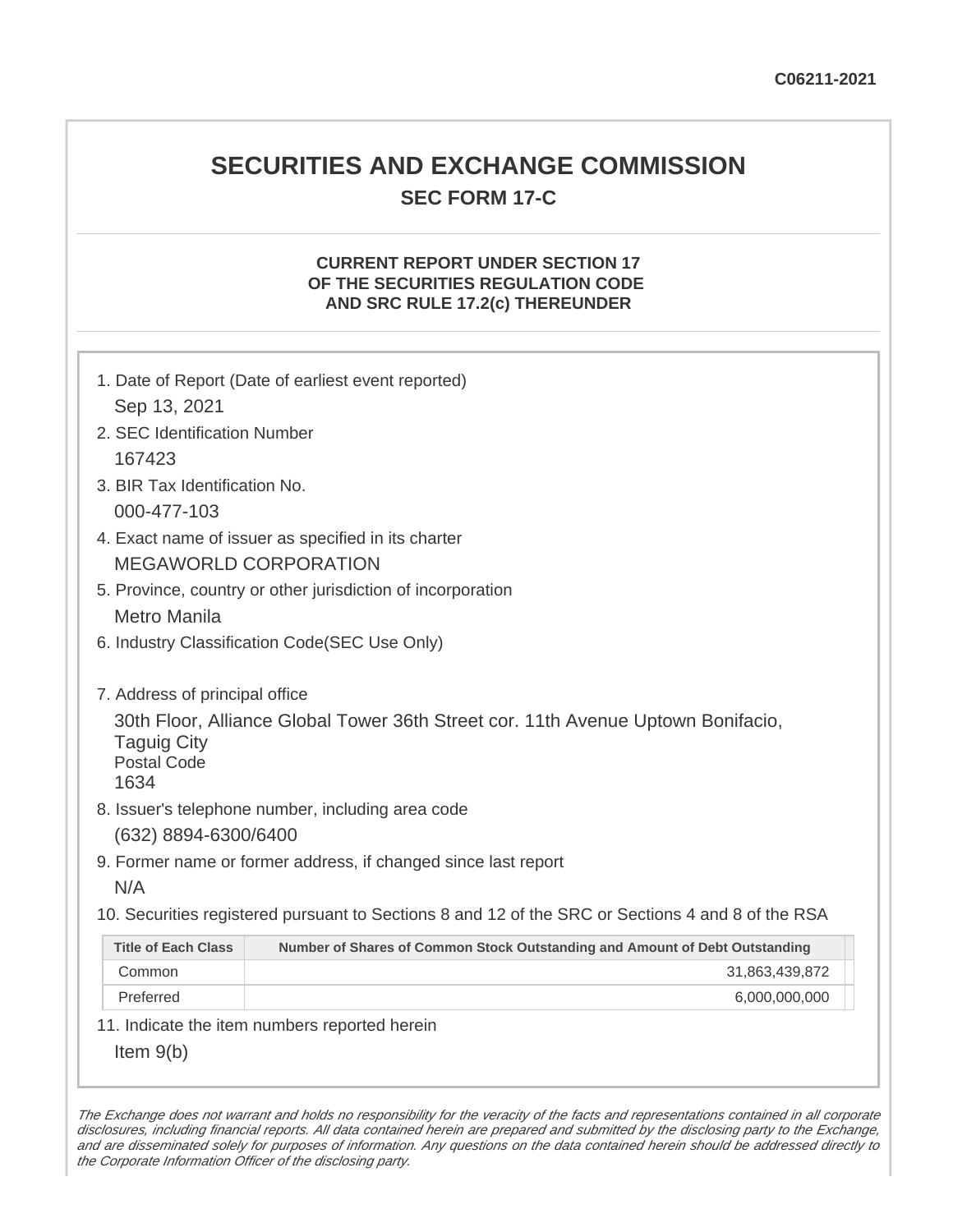

# **Megaworld Corporation MEG**

**PSE Disclosure Form 4-31 - Press Release References: SRC Rule 17 (SEC Form 17-C) Section 4.4 of the Revised Disclosure Rules**

**Subject of the Disclosure**

Press Release: "MREIT AIMS TO BE 'FASTEST GROWING REIT' SUPPORTED BY A HIGH-QUALITY PIPELINE"

**Background/Description of the Disclosure**

Please see attached Press Release.

**Other Relevant Information**

None

**Filed on behalf by:**

| <b>Name</b>        | Anna Michelle Llovido |
|--------------------|-----------------------|
| <b>Designation</b> | Corporate Secretary   |
|                    |                       |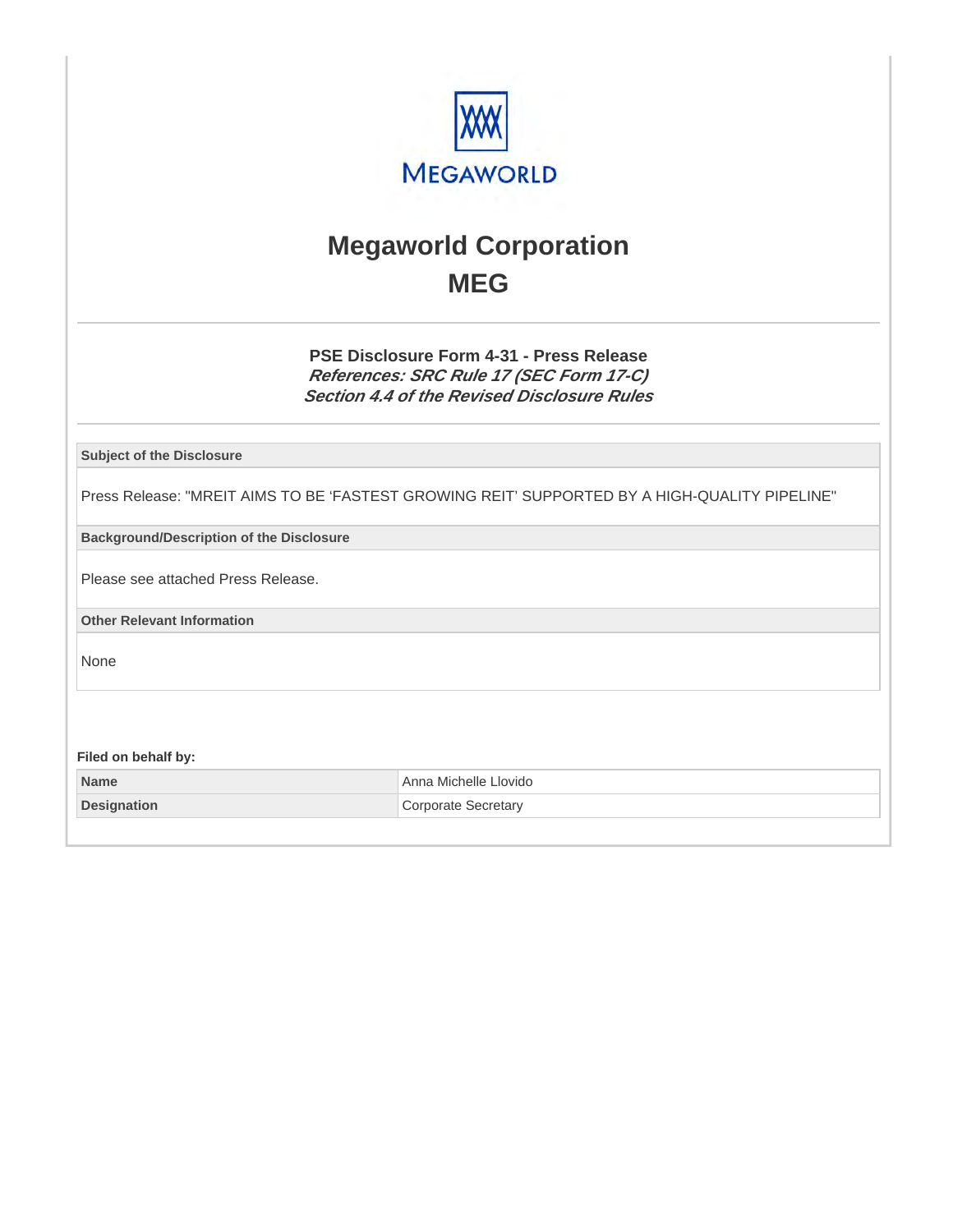#### **SECURITIES AND EXCHANGE COMMISSION SEC FORM 17-C CURRENT REPORT UNDER SECTION 17 OF THE SECURITIES REGULATION CODE AND SRC RULE 17.2 (c) THEREUNDER**

- 1. **September 13, 2021**  Date of Report
- 2. SEC Identification Number: **167423** 3. BIR Tax Identification No: **000-477-103**
- 4. **MEGAWORLD CORPORATION**  Exact name of Issuer as specified in its charter
- 5. **Metro Manila** Province, Country or other jurisdiction of incorporation or organization
- 6. (SEC Use Only) Industry Classification Code
- 7. **30th Floor, Alliance Global Tower 36th Street cor. 11th Avenue Uptown Bonifacio, Taguig City 1634** Address of principal office
- 8. **(632) 8894-6300/6400**  Issuer's telephone number, including area code
- 9. Securities registered pursuant to Sections 8 and 12 of the SRC or Sections 4 and 8 of the RSA

Title of Each Class Number of Shares of Stock Outstanding

**Common 31,863,439,872 Preferred 6,000,000,000 Total 37,863,439,872**

#### 10. **Item 9(b)**

Please see attached Press Release.

#### **SIGNATURE**

Pursuant to the requirements of the Securities Regulation Code, the Issuer has duly caused this report to be signed on its behalf by the undersigned hereunto duly authorized.

#### **MEGAWORLD CORPORATION**

*<u>Issuer</u> Issuer Issuer* 



 **DR. FRANCISCO C. CANUTO**  Senior Vice President and Corporate Information Officer September 13, 2021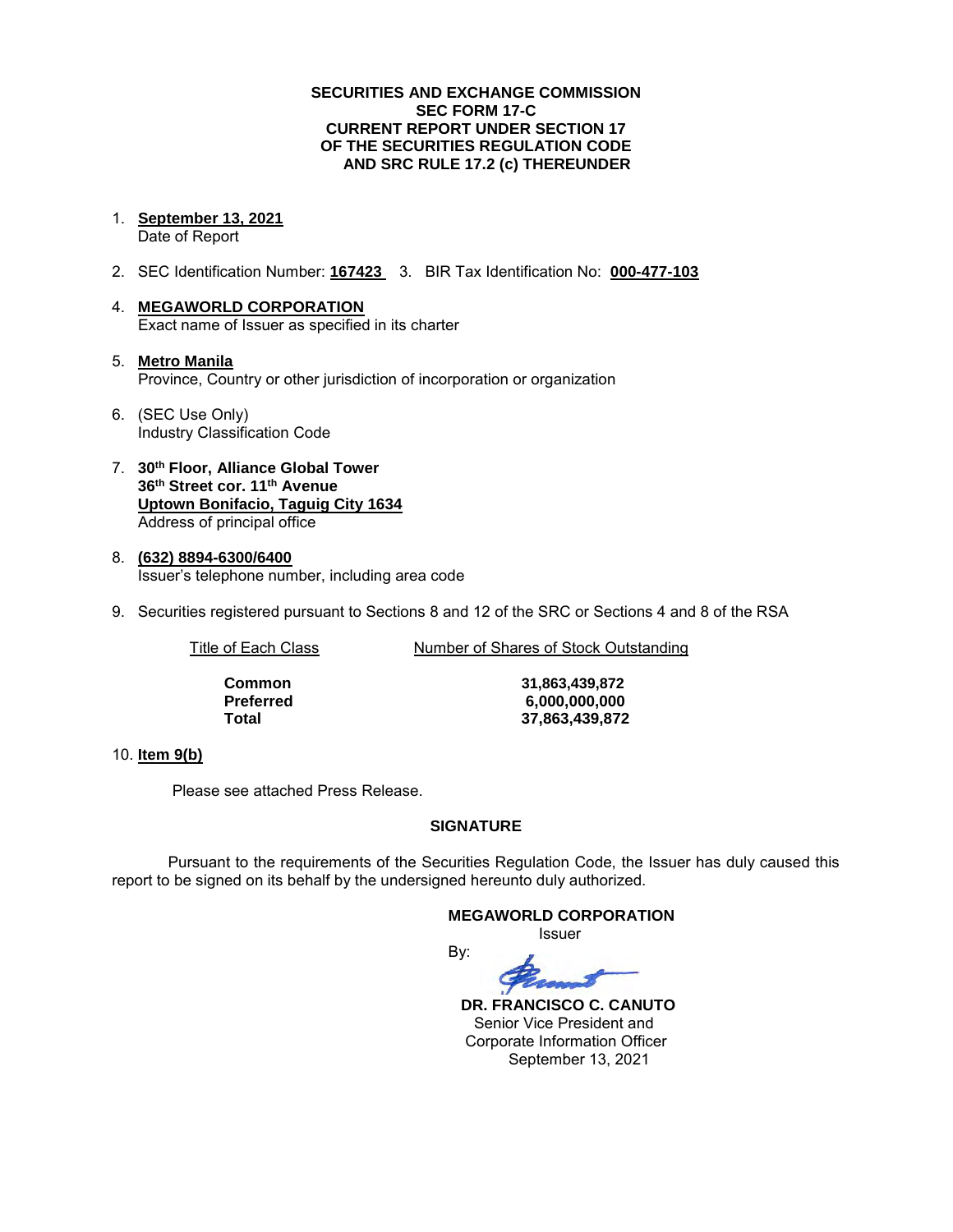**NOT FOR PUBLIC RELEASE, PUBLICATION OR DISTRIBUTION, DIRECTLY OR INDIRECTLY, IN OR INTO THE UNITED STATES OR ANY JURISDICTION WHERE TO DO SO WOULD CONSTITUTE A VIOLATION OF THE RELEVANT LAWS OF SUCH JURISDICTION.** 



## **MREIT AIMS TO BE 'FASTEST GROWING REIT' SUPPORTED BY A HIGH-QUALITY PIPELINE**

*MANILA, Philippines, September 13, 2021 –* Megaworld-sponsored MREIT is planning to grow its office assets size to 1 million square meters within the next five to ten years as it aims to be the 'country's fastest growing REIT with the longest expansion pipeline' amongst listed REITs on the Philippine Stock Exchange.

Next year, MREIT's sponsor is planning to inject an additional 100,000 square meters of prime office assets that will increase MREIT's portfolio to around 324,000 square meters by end-2022.

"We are committed to reaching half a million square meters by 2024, and are highly confident of our ability to reach 1 million square meters in the near future so that we can be the largest office REIT in Southeast Asia. Our goal is to put the Philippines and MREIT on the global REIT map because of the size and quality of our REIT portfolio and our world class tenant base. We believe we can easily achieve this because Megaworld already has 1.2mm square meters of existing office buildings and has a robust pipeline of new office development spread across [30] business parks across the country. We remain bullish about the prospects of the Philippine BPO sector and Megaworld expects to maintain its undisputed leadership position as the Philippine office landlord of choice for the world's leading IT and BPO companies", says Kevin L. Tan, President and CEO, MREIT, Inc.

MREITs initial portfolio of approximately 224,431 square meters consists of 10 prime office buildings in three of Megaworld's most established township locations that are popular amongst the biggest BPO companies operating in the Philippines.

These include 1800 Eastwood Avenue, 1880 East Avenue, E-commerce Plaza, One World Square, Two World Square, Three World Square, 8/10 Upper McKinley Building, 18/20 Upper McKinley Building, One Techno Place Iloilo, Richmonde Tower and Richmonde Hotel Iloilo.

"Our current portfolio has been carefully curated to include only Grade A PEZA-accredited buildings with mainly BPO and multinational tenants. MREIT's strategy is to be very focused on high quality office buildings with high quality tenants that are located inside an already established township. Throughout the years, our integrated live-work-play townships has proven to be successful in attracting better and stickier tenants, which in turn translates to significantly less tenant churn, consistently higher occupancy rates and sustainable escalating rental rates" explains Mr. Tan.